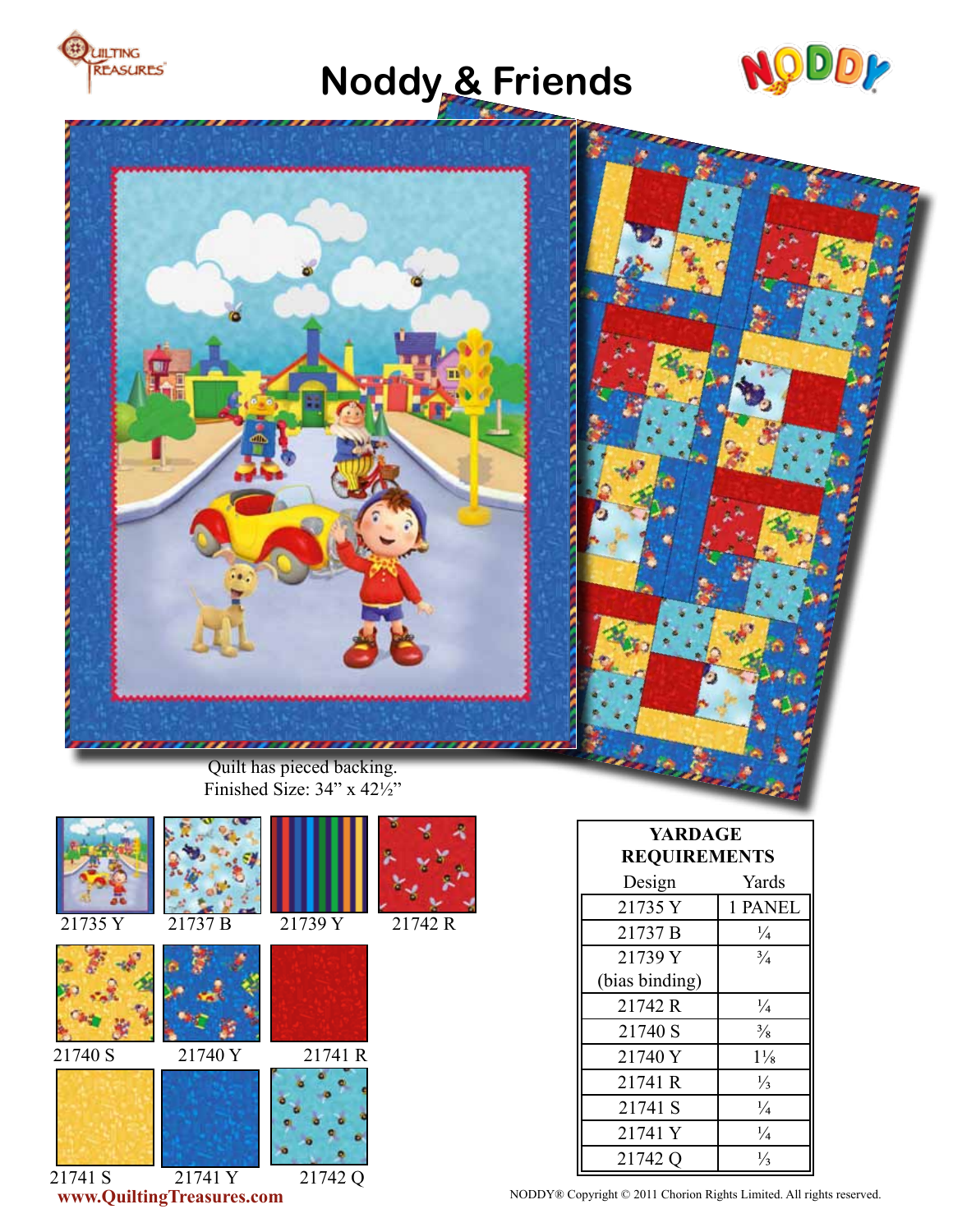# **Noddy & Friends**

Designed by Vicki Niro Skill level: Confident Beginner Finished Quilt Size Approximate - 34" x 42½" Finished Block Size - 10" x 10"

 $WOF = width of fabric$ 

## **Cutting:**

**21742R** - Red Bees Cut (1) strip 4½" x Width of Fabric (WOF), Subcut (6)  $4\frac{1}{2}$ " x  $4\frac{1}{2}$ " squares

### **21742Q** - Blue Bees

Cut (2) strips  $4\frac{1}{2}$ " x WOF, Subcut (12)  $4\frac{1}{2}$ " x  $4\frac{1}{2}$ " squares

**21737B** - Lt. Blue Character Toss

Cut (1) strip  $4\frac{1}{2}$ " x WOF, Subcut (6)  $4\frac{1}{2}$ " x  $4\frac{1}{2}$ " squares **21741R** - Red Tonal

Cut (1) strip  $4\frac{1}{2}$ " x WOF, Subcut (6)  $4\frac{1}{2}$ " x  $4\frac{1}{2}$ " squares Cut (2) strip  $2\frac{1}{2}$ " x WOF, Subcut (6)  $2\frac{1}{2}$ " x  $8\frac{1}{2}$ " pieces

**21741Y** - Blue Tonal

Cut (2) strips  $2\frac{1}{2}$ " x WOF, Subcut (6)  $2\frac{1}{2}$ " x  $10\frac{1}{2}$ " pieces **21741S - Yellow Tonal**

Cut (2) strips  $2\frac{1}{2}$ " x WOF, Subcut (6)  $2\frac{1}{2}$ " x  $8\frac{1}{2}$ " pieces **21739Y** -**Stripe**

Using your favorite method, make 168" of 2½" wide Bias Binding

### **21740S** - **Yellow Noddy**

Cut (2)  $4\frac{1}{2}$ " x WOF, Subcut (12)  $4\frac{1}{2}$ " x  $4\frac{1}{2}$ " squares **21740Y - Blue Noddy** 

Cut (1)  $4\frac{1}{2}$ " x WOF, Subcut (6)  $4\frac{1}{2}$ " x  $4\frac{1}{2}$ " squares Cut (2)  $2\frac{1}{2}$ " x WOF, Subcut (6)  $2\frac{1}{2}$ " x  $10\frac{1}{2}$ " pieces Cut  $(5)$  5½" x WOF. Miter the short ends together creating one long strip. Trim seam to  $\frac{1}{4}$  and press open. Subcut (4)  $5\frac{1}{2}$ " x  $40\frac{1}{2}$ " pieces.

## **21735Y** – 1 complete panel

Fussy cut the panel to 34½" x 43". Keep the Noddy image centered and all 4 sides of the Blue Border should have the same width.

### **Sewing:**

All seams are sewn with a  $\frac{1}{4}$  seam.

Press seams to the dark fabric unless otherwise stated. **Pieced Backing**

## **Block A:**

1. Sew a  $4\frac{1}{2}$ " x  $4\frac{1}{2}$ " Blue Bees to a 4½" x 4½" Yellow Noddy to make Unit A



*Unit A*

2. Sew a  $4\frac{1}{2}$ " x  $4\frac{1}{2}$ " Red Tonal to a  $4\frac{1}{2}$ " x  $4\frac{1}{2}$ " Character Toss to make Unit B.



*Unit B*



*Unit 2*



*Block A*



2. Sew a 4½" x 4½" Yellow Noddy to a  $4\frac{1}{2}$ " x  $4\frac{1}{2}$ " Red Bee to make Unit B.



*Unit B*

4. Sew a  $2\frac{1}{2}$ " x  $8\frac{1}{2}$ " Yellow Tonal to the bottom of Unit 1 to make Unit 2.

5. Sew a  $2\frac{1}{2}$ " x  $10\frac{1}{2}$ " Blue Noddy to the right side of Unit 2 to complete Block A. Repeat steps 1- 5 and make

1. Sew a  $4\frac{1}{2}$ " x  $4\frac{1}{2}$ " Blue Bees to a

6 of Block A.

**Block B:**